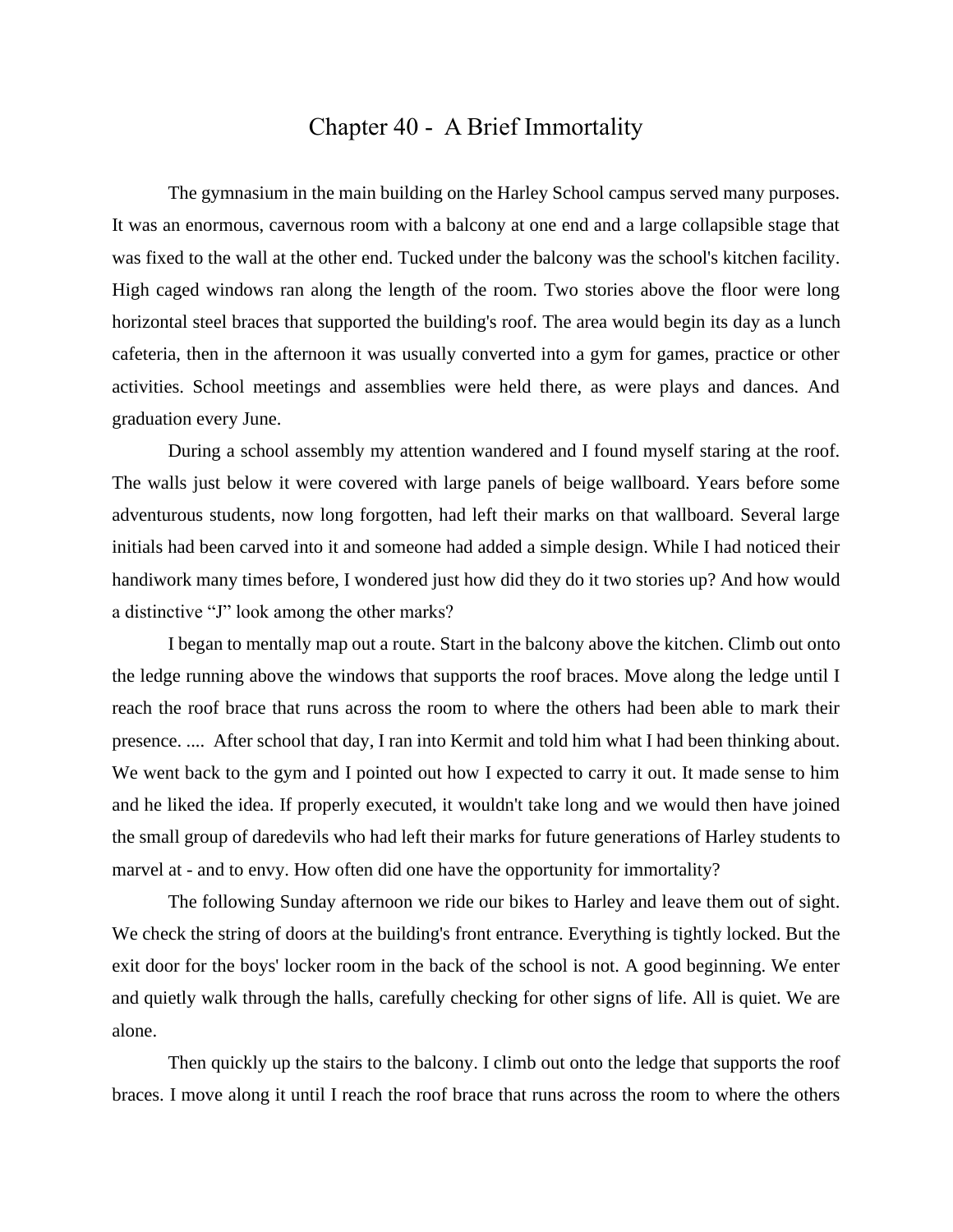have left their marks. The brace's structural shape allows me to use it for support as I slowly inch my way across it to the opposite wall of the gym. I am two floors up and I do not look down. While cautious, I am sure of foot. I briefly consider a career as a cat burglar, but then reject it as I am no Cary Grant.

It is tempting to introduce a little high drama at this point. *As I reach the midpoint in my perilous journey, I move my free hand to the next support spot and grab it. There is a sudden, searing pain. I shift my gaze to my hand and it is bleeding. A jagged metal edge on the brace has sliced open my palm. I can see that some of my tendons have been severed. My hand is becoming slippery. The bleeding must be stopped; I am starting to feel faint.....* Or..... *As I reach the midpoint in my perilous journey, I hear a scurrying sound. I look ahead of me and there is a large rat working his way along the brace towards me. It is then that I notice that the brace is covered with small rat droppings and that I appear to be in the middle of some sort of rodent freeway. We are both surprised. My fellow traveler bares his teeth. I cannot retreat without taking my eyes off of him.*.......

But no, the trip along the brace is uneventful. Previous adventurers had probably used the same route to safely reach the place where they had left their marks and I am about to become one of them. Within my reach is ground zero. One hand is firmly on the roof brace to secure me; with the other I carefully reach into the pocket of my dungarees and slowly remove my jackknife. ("Dungarees" – another word now interred in the Lexicon Boneyard. *Footnote 1*.) The largest blade is opened and I begin to scrape away a "J" about a foot high.

The job finished, I slowly retraced my route. Once safely back in the balcony, it was then Kermit's time for his immortality. A "K" of similar size soon joined my "J." We were then quickly out of the balcony, down the stairs, through the boys' locker room, outside and away. Unseen.

Monday, back at school, patiently waiting for lunch. The noon bell rang and we joined the rest of the lunch crowd. I filled my tray and sat with a group of friends. As I ate I casually looked up and there were "J" and "K" engraved two floors above us for eternity. Others also noticed and there was some quiet comment and speculation. Quite a few Upper School students had a first or last name that began with a "J" or "K." Some were even girls. Kermit and I said nothing. It appeared to be a *fait accompli.*

Later that week there was a school assembly. Larry Utter, Harley's Headmaster, made his announcements and discussed some school matters. Then before the program began, he paused